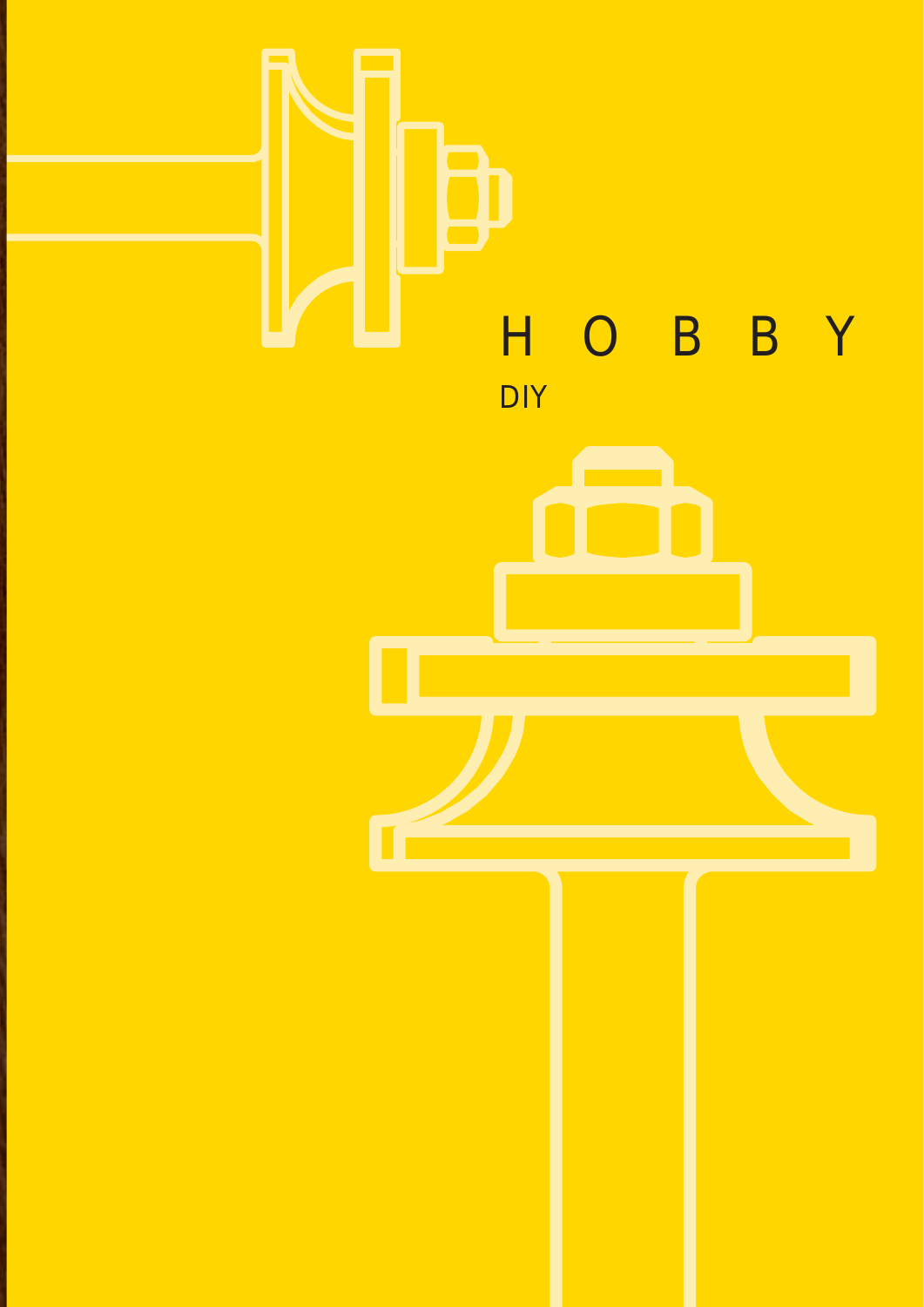#### $H<sub>0</sub>$

#### Frese per elettrofresatrici portatili Z2+1



\*HM integrale<br>Solid carbide **VHM** Monobloc MD integral

|                | Router bits for electric<br>routers |          |    | Shaftfräser für | Handoberfräsmaschinen | Mèches pour defonseuse<br>portative |             | Fresas para<br>electrofresadoras<br>portatiles |          |  |
|----------------|-------------------------------------|----------|----|-----------------|-----------------------|-------------------------------------|-------------|------------------------------------------------|----------|--|
|                | ØD                                  |          |    |                 | L                     | $ØS=6$                              | $ØS = 6,35$ |                                                | $QS = 8$ |  |
| $\overline{2}$ |                                     | $\star$  | 6  |                 | 50                    | H0.020.A                            | H0.020.B    |                                                |          |  |
| 3              |                                     | $^\star$ | 8  |                 | 50                    | H0.030.A                            | H0.030.B    |                                                | H0.030.C |  |
| $\overline{4}$ |                                     | $\star$  | 10 |                 | 50                    | H0.040.A                            | H0.040.B    |                                                | H0.040.C |  |
| 5              |                                     | $\star$  | 15 |                 | 50                    | H0.050.A                            | H0.050.B    |                                                | H0.050.C |  |
| 6              |                                     | $^\star$ | 18 |                 | 50                    | H0.060.A                            | H0.060.B    |                                                | H0.060.C |  |
| 6              |                                     | $^\star$ | 25 |                 | 60                    | H0.061.A                            | H0.061.B    |                                                | H0.061.C |  |
| $\overline{7}$ |                                     |          | 20 |                 | 50                    | H0.070.A                            | H0.070.B    |                                                | H0.070.C |  |
| 8              |                                     |          | 20 |                 | 50                    | H0.080.A                            | H0.080.B    |                                                | H0.080.C |  |
| 8              |                                     |          | 30 |                 | 60                    | H0.081.A                            | H0.081.B    |                                                | H0.081.C |  |
| 9              |                                     |          | 20 |                 | 50                    | H0.090.A                            | H0.090.B    |                                                | H0.090.C |  |
| 10             |                                     |          | 20 |                 | 50                    | H0.100.A                            | H0.100.B    |                                                | H0.100.C |  |
| 10             |                                     |          | 30 |                 | 50                    | H0.101.A                            | H0.101.B    |                                                | H0.101.C |  |
| 11             |                                     |          | 20 |                 | 50                    | H0.110.A                            | H0.110.B    |                                                | H0.110.C |  |
| 12             |                                     |          | 20 |                 | 50                    | H0.120.A                            | H0.120.B    |                                                | H0.120.C |  |
| 12             |                                     |          | 30 |                 | 60                    | H0.121.A                            | H0.121.B    |                                                | H0.121.C |  |
| 13             |                                     |          | 20 |                 | 50                    | H0.130.A                            | H0.130.B    |                                                | H0.130.C |  |
| 14             |                                     |          | 20 |                 | 50                    | H0.140.A                            | H0.140.B    |                                                | H0.140.C |  |
| 15             |                                     |          | 20 |                 | 50                    | H0.150.A                            | H0.150.B    |                                                | H0.150.C |  |
| 16             |                                     |          | 20 |                 | 50                    | H0.160.A                            | H0.160.B    |                                                | H0.160.C |  |
| 18             |                                     |          | 20 |                 | 50                    | H0.180.A                            | H0.180.B    |                                                | H0.180.C |  |
| 20             |                                     |          | 20 |                 | 50                    | H0.200.A                            | H0.200.B    |                                                | H0.200.C |  |
| 22             |                                     |          | 20 |                 | 50                    | H0.220.A                            | H0.220.B    |                                                | H0.220.C |  |
| 24             |                                     |          | 20 |                 | 50                    | H0.240.A                            | H0.240.B    |                                                | H0.240.C |  |
| 25             |                                     |          | 20 |                 | 50                    | H0.250.A                            | H0.250.B    |                                                | H0.250.C |  |



 $\os$ 

#### Frese per elettrofresatrici portatili Z2

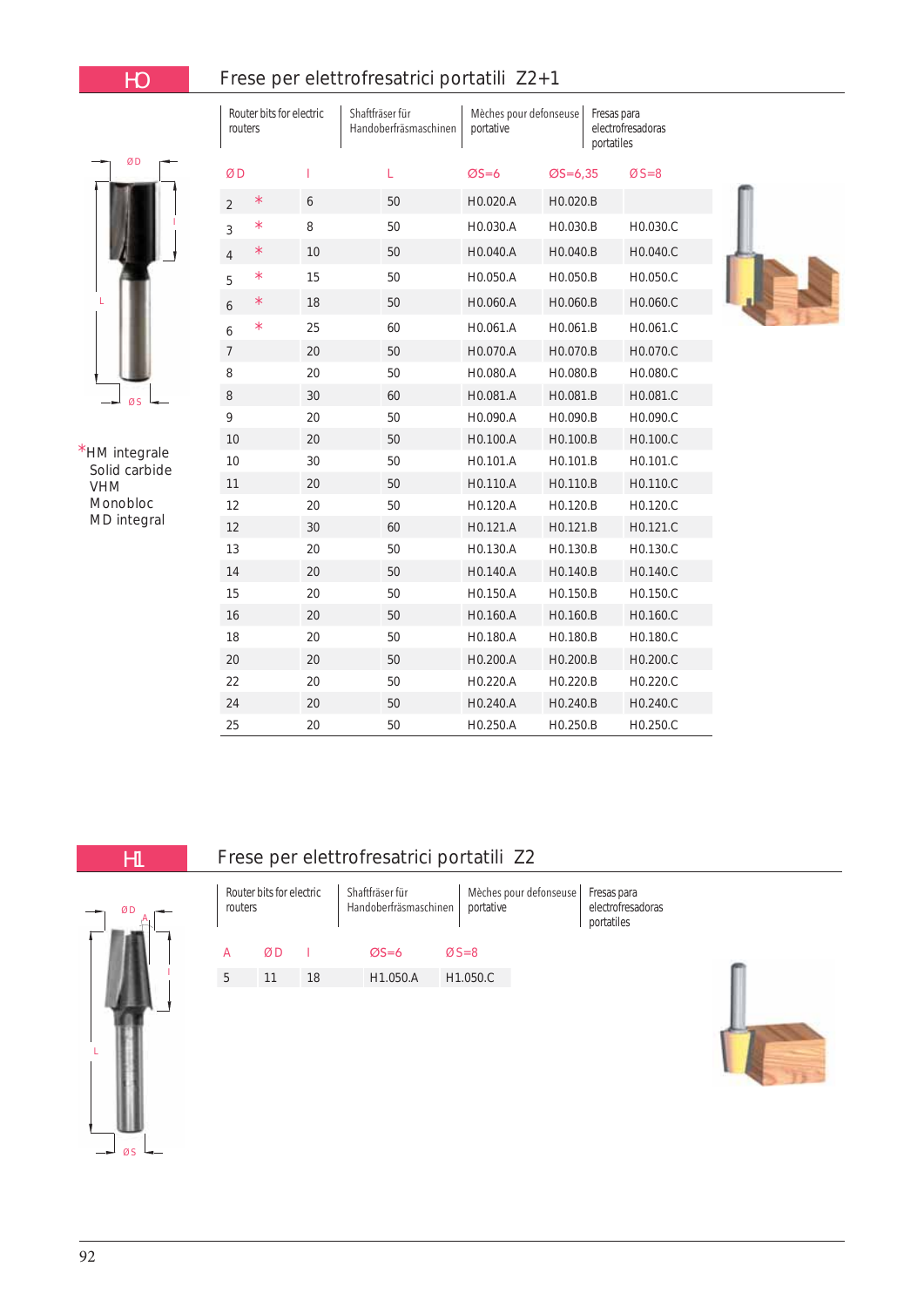

| routers | Router bits for electric |    | Shaftfräser für        | Handoberfräsmaschinen  | Mèches pour defonseuse<br>portative |           | Fresas para<br>electrofresadoras<br>portatiles |
|---------|--------------------------|----|------------------------|------------------------|-------------------------------------|-----------|------------------------------------------------|
| ØD      | ı                        | T. | $\emptyset$ S=6        | $ØS = 6.35$            | $OS=8$                              | $QS=12$   | $OS = 12,7$                                    |
| 12,7    | 20                       | 60 | H01.127.A              | H01.127.B              |                                     |           |                                                |
| 12.7    | 25                       | 65 |                        | H <sub>01</sub> .128.B |                                     |           |                                                |
| 13      | 20                       | 60 | H <sub>01</sub> .130.A |                        |                                     |           |                                                |
| 15      | 31,7                     | 70 | H01.150.A              |                        |                                     |           |                                                |
| 16      | 20                       | 60 |                        |                        | H01.160.C                           |           |                                                |
| 19      | 20                       | 60 | H01.190.A              | H01.190.B              | H01.190.C                           |           |                                                |
| 19      | 25                       | 65 | H01.191.A              | H <sub>01</sub> .191.B |                                     | H01.191.F | H01.191.F                                      |
| 19      | 38                       | 82 |                        |                        |                                     | H01.192.F | H01.192.F                                      |
| 19      | 50                       | 92 |                        |                        |                                     | H01.193.E | H01.193.F                                      |
|         |                          |    |                        |                        |                                     |           |                                                |



| ш<br>1S.002       | 1V.006 | 626 ZZ      | -----<br>m<br>. .<br>ER 1212 ZZ  | 1Z.004 |   |
|-------------------|--------|-------------|----------------------------------|--------|---|
| Ref.              |        |             | Ref.                             |        | C |
| $\sqcup$ 01 107 A | D10077 | $11M$ $001$ | H <sub>01</sub> 190 <sub>C</sub> | 69877  | 1 |

| H01.127.A              | R18877 | 1W.001 | H01.190.C              | 69877    | 1W.003 |
|------------------------|--------|--------|------------------------|----------|--------|
| H01.127.B              | R18877 | 1W.002 | H <sub>01</sub> .191.A | 62677    | 1W.001 |
| H01.128.B              | R188ZZ | 1W.002 | H01.191.B              | R4A77    | 1W.002 |
| H <sub>01</sub> .130.A | 68677  | 1W.001 | H <sub>01</sub> .191.F | FR121277 | 1W.004 |
| H <sub>01.150</sub> .A | 69677  | 1W.001 | H <sub>01</sub> .191.F | FR121277 | 1W.005 |
| H01.160.C              | 68877  | 1W.003 | H01.192.F              | FR121277 | 1W.004 |
| H <sub>01.190</sub> .A | 62677  | 1W.001 | H <sub>01</sub> .192.F | FR121277 | 1W.005 |
| H01.190.B              | R4A77  | 1W.002 | H <sub>01</sub> .193.F | FR121277 | 1W.004 |
|                        |        |        | H <sub>01</sub> .193.F | FR121277 | 1W.005 |

# Frese per elettrofresatrici portatili Z2

| routers | Router bits for electric |    |              | Shaftfräser für<br>Handoberfräsmaschinen | Mèches pour defonseuse<br>portative |                       |                       | Fresas para<br>electrofresadoras<br>portatiles |                      |                      |
|---------|--------------------------|----|--------------|------------------------------------------|-------------------------------------|-----------------------|-----------------------|------------------------------------------------|----------------------|----------------------|
| ØD      |                          | L  | A            | $\mathcal{O}S = 6$                       |                                     | $ØS = 6,35$           | $QS = 8$              |                                                | $QS=12$              | $QS = 12.7$          |
| 8       | 9                        | 40 | $9^{\circ}$  | H <sub>2.080</sub> .A                    |                                     |                       | H <sub>2.080</sub> .C |                                                |                      |                      |
| 9.5     | 9.5                      | 42 | 9°           | H <sub>2</sub> .095.A                    |                                     | H <sub>2</sub> .095.B | H <sub>2</sub> .095.C |                                                |                      |                      |
| 11      | 10                       | 40 | $9^{\circ}$  | H2.110.A                                 |                                     |                       | H <sub>2.110.</sub> C |                                                |                      |                      |
| 12.7    | 12.7                     | 50 | $14^{\circ}$ | H <sub>2.127</sub> .A                    |                                     | H <sub>2.127</sub> .B | H <sub>2.127</sub> .C |                                                | H <sub>2.127</sub> F | H <sub>2.127</sub> F |
| 14      | 15                       | 45 | $10^{\circ}$ | H2.140.A                                 |                                     |                       | H <sub>2.140.</sub> C |                                                |                      |                      |
| 16      | 22                       | 63 | $7^{\circ}$  |                                          |                                     |                       |                       |                                                | H <sub>2.160</sub> F | H <sub>2.160</sub> F |
| 19      | 22                       | 63 | $7^{\circ}$  | $H2$ .190.A                              |                                     |                       | H2.190.C.             |                                                |                      |                      |



| Frese per elettrofresatrici portatili Z2 |  |
|------------------------------------------|--|



| Router bits for electric<br>routers |    |              |    | Shaftfräser für<br>Handoberfräsmaschinen |                      |  | portative | Mèches pour defonseuse<br>Fresas para<br>electrofresadoras<br>portatiles |                      |  |
|-------------------------------------|----|--------------|----|------------------------------------------|----------------------|--|-----------|--------------------------------------------------------------------------|----------------------|--|
| ØD                                  |    | A            |    | $\mathcal{O}S = 6$                       | $ØS = 6.35$          |  | $QS = 8$  | $QS=12$                                                                  | $QS = 12.7$          |  |
| 15                                  | 18 | $22^{\circ}$ | 47 | H3.220.A                                 | H <sub>3</sub> 220 B |  | H3.220.C. |                                                                          |                      |  |
| 16                                  | 14 | $60^\circ$   | 45 | H3.600.A                                 | H3.600.B             |  | H3.600.C  |                                                                          |                      |  |
| 16                                  | 14 | $60^\circ$   | 55 |                                          |                      |  |           | H3.601.F                                                                 | H3.601.F             |  |
| 25.4                                | 14 | $90^{\circ}$ | 65 |                                          |                      |  |           | H <sub>3</sub> .900.E                                                    | H <sub>3.900</sub> F |  |

 $Q_1$  ,  $Q_2$  ,  $Q_3$ 



H<sub>01</sub>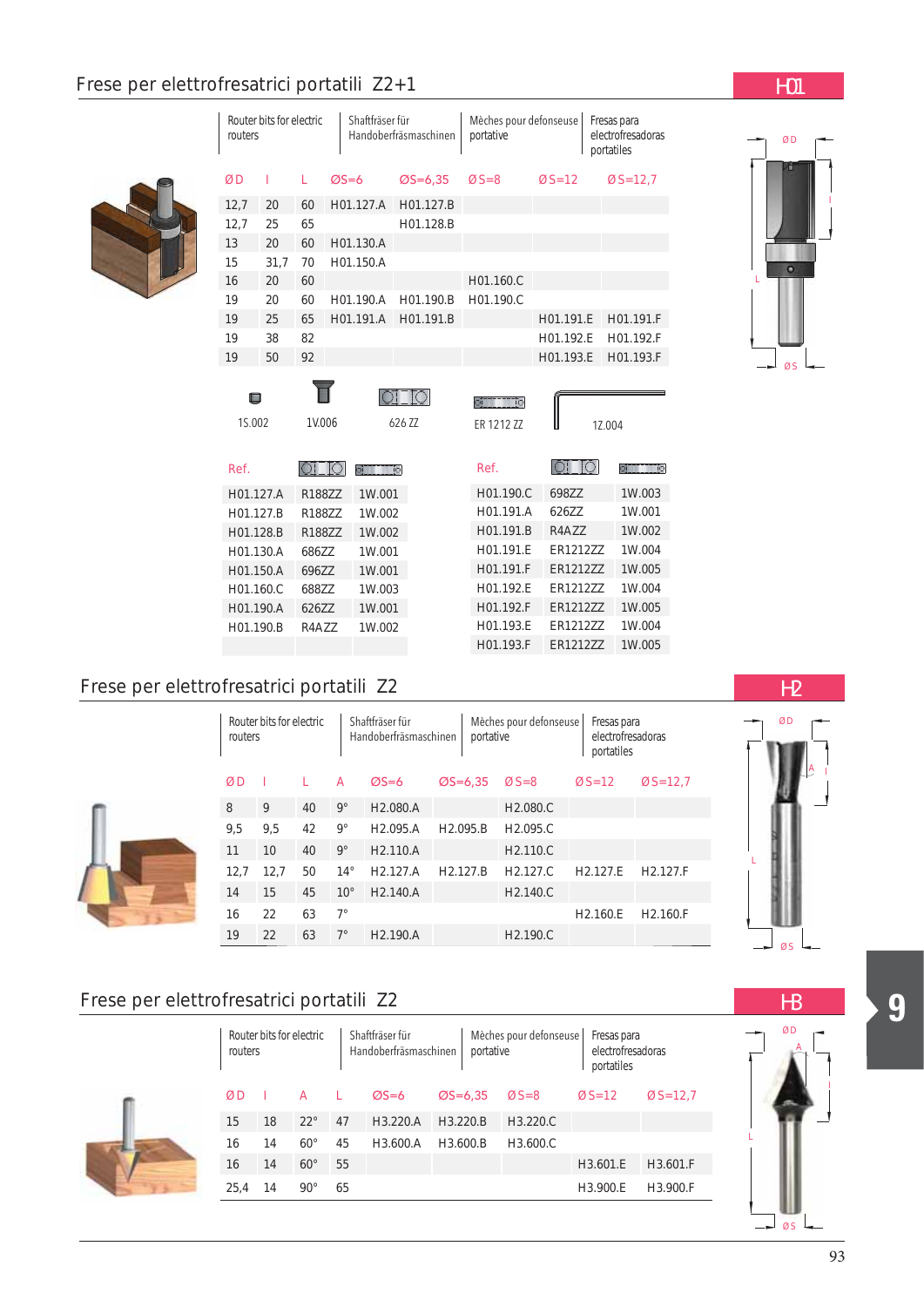

| routers | Router bits for electric |              | Shaftfräser für<br>Handoberfräsmaschinen |                       | portative | Mèches pour defonseuse | Fresas para<br>electrofresadoras<br>portatiles |                       |  |
|---------|--------------------------|--------------|------------------------------------------|-----------------------|-----------|------------------------|------------------------------------------------|-----------------------|--|
| ØD      |                          | A            | L                                        | $ØS=6$                |           | $QS = 8$               | $QS=12$                                        | $OS = 12.7$           |  |
| 6       | 8                        | $45^{\circ}$ | 45                                       | H <sub>5.451</sub> .A |           | H <sub>5.451</sub> .C  |                                                |                       |  |
| 9,5     | 11                       | $45^{\circ}$ | 45                                       | H <sub>5</sub> .452.A |           | H <sub>5</sub> .452.C  |                                                |                       |  |
| 12,7    | 13                       | $45^{\circ}$ | 45                                       | H <sub>5</sub> .453.A |           | H <sub>5</sub> .453.C  |                                                |                       |  |
| 19      | 13                       | $45^{\circ}$ | 45                                       | H <sub>5</sub> .450.A |           | H <sub>5</sub> .450.C  |                                                |                       |  |
| 19      | 13                       | $45^{\circ}$ | 55                                       |                       |           |                        | H5.454.E                                       | H <sub>5</sub> .454.F |  |
| 30      | 18                       | $45^{\circ}$ | 48                                       | H <sub>5</sub> .455.A |           | H <sub>5</sub> .455.C  |                                                |                       |  |
| 38      | 19                       | $45^{\circ}$ | 63                                       |                       |           | H <sub>5</sub> .456.C  |                                                |                       |  |
| 38      | 19                       | $45^{\circ}$ | 70                                       |                       |           |                        | H5.457.E                                       | H5.457.F              |  |





 $\alpha$ 

A

I

# Frese per elettrofresatrici portatili Z2

| routers | Router bits for electric |              | Shaftfräser für<br>Handoberfräsmaschinen | portative             | Mèches pour defonseuse | Fresas para electrofresa-<br>doras portatiles |  |  |  |
|---------|--------------------------|--------------|------------------------------------------|-----------------------|------------------------|-----------------------------------------------|--|--|--|
| ØD      |                          | A            |                                          | $\oslash$ S=6         | $\emptyset$ S=6.35     | $QS = 8$                                      |  |  |  |
| 12      | 12                       | $22^{\circ}$ | 42                                       | H <sub>6.220</sub> .A | H <sub>6.220</sub> .B  | H <sub>6.220</sub> .C                         |  |  |  |
| 12      | 12                       | $30^\circ$   | 42                                       | H <sub>6</sub> .300.A | H <sub>6</sub> .300.B  | H <sub>6</sub> .300.C                         |  |  |  |
| 12      | 12                       | $45^{\circ}$ | 42                                       | H <sub>6.450</sub> .A | H <sub>6</sub> .450.B  | H <sub>6.450</sub> .C                         |  |  |  |
|         |                          |              |                                          |                       |                        |                                               |  |  |  |



H7

 $\perp$   $_{\text{gs}}$  |

L

# Frese per elettrofresatrici portatili Z2



| routers | Router bits for electric |              | Shaftfräser für<br>Handoberfräsmaschinen |                       | Mèches pour defonseuse<br>portative |                       |  | Fresas para<br>electrofresadoras<br>portatiles |  |
|---------|--------------------------|--------------|------------------------------------------|-----------------------|-------------------------------------|-----------------------|--|------------------------------------------------|--|
| ØD      |                          | Α            |                                          | $ØS=6$                |                                     | $ØS = 6,35$           |  | $QS = 8$                                       |  |
| 24      | 14                       | $10^{\circ}$ | 44                                       | H7.100.A              |                                     | H7.100.B              |  | H7.100.C                                       |  |
| 24      | 14                       | $15^{\circ}$ | 44                                       | H7.150.A              |                                     | H <sub>7.150</sub> .B |  | H7.150.C                                       |  |
| 24      | 12                       | $30^{\circ}$ | 42                                       | H7.300.A              |                                     | H7.300.B              |  | H7.300.C                                       |  |
| 24      | 9                        | $45^{\circ}$ | 40                                       | H <sub>7.450</sub> .A |                                     | H <sub>7.450</sub> .B |  | H7.450.C                                       |  |

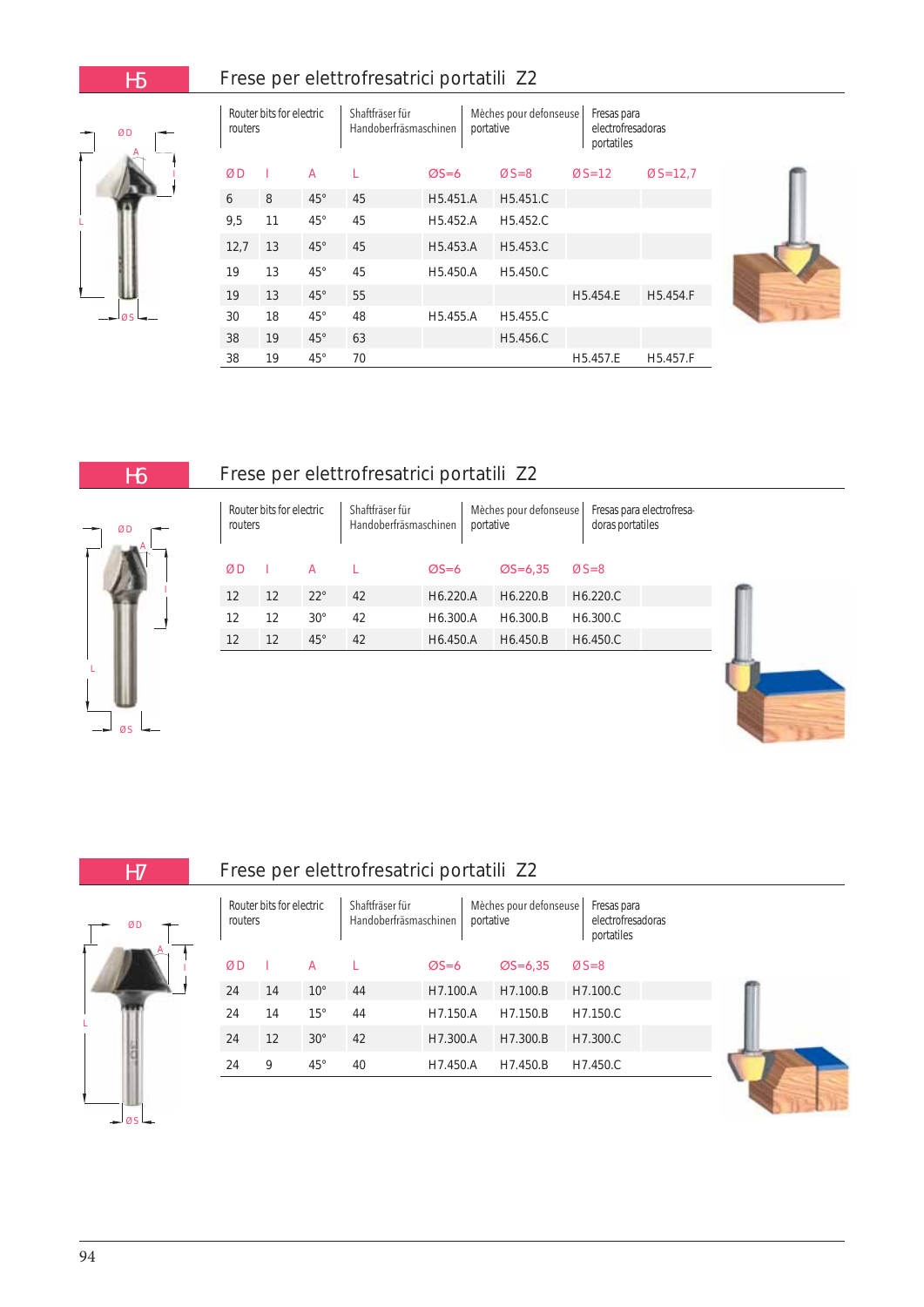**9**

| Router bits for electric<br>routers |      | Shaftfräser für<br>Handoberfräsmaschinen | Mèches pour defonseuse<br>portative |             | Fresas para<br>portatiles | electrofresadoras |  |
|-------------------------------------|------|------------------------------------------|-------------------------------------|-------------|---------------------------|-------------------|--|
| ØD                                  |      |                                          | $\mathcal{O}S = 6$                  | $ØS = 6,35$ |                           | $QS = 8$          |  |
| 19                                  | 12,7 | 45                                       | H8.190.A                            | H8.190.B    |                           | H8.190.C          |  |
|                                     |      |                                          |                                     |             |                           |                   |  |
|                                     |      |                                          |                                     |             |                           |                   |  |

# Frese per elettrofresatrici portatili Z1+1

| routers | Router bits for electric | Shaftfräser für<br>Handoberfräsmaschinen |             | portative | Mèches pour defonseuse | portatiles            | Fresas para<br>electrofresadoras |  |  |
|---------|--------------------------|------------------------------------------|-------------|-----------|------------------------|-----------------------|----------------------------------|--|--|
| ØD      |                          | $\mathcal{O}S = 6$                       | $ØS = 6,35$ |           | $QS = 8$               | $QS=12$               | $OS = 12.7$                      |  |  |
| 6       | 15                       | H <sub>10.060</sub> .A                   | H10.060.B   |           | H <sub>10.060</sub> .C |                       |                                  |  |  |
| 8       | 19                       | H10.080.A                                | H10.080.B   |           | H <sub>10.080</sub> .C |                       |                                  |  |  |
| 12,7    | -31                      |                                          |             |           |                        | H <sub>10.127</sub> F | H <sub>10.127</sub> .F           |  |  |
| 12.7    | 50                       |                                          |             |           |                        | H10.128.E             | H10.128.F                        |  |  |

Mèches pour defonseuse

Fresas para electrofresadoras portatiles

portative

# Frese per elettrofresatrici portatili Z2

routers

Router bits for electric

| ØD                |    | R              |    | $\emptyset$ S=6        | $ØS = 6,35$            | $QS = 8$  | $QS=12$   | $QS = 12.7$ |
|-------------------|----|----------------|----|------------------------|------------------------|-----------|-----------|-------------|
| 3,2               | 10 | 1,6            | 45 | H <sub>11.016</sub> .A | H <sub>11.016</sub> .B | H11.016.C |           |             |
| 6                 | 11 | 3              | 42 | H11.030.A              | H11.030.B              | H11.030.C |           |             |
| 6                 | 26 | 3              | 70 | H11.031.A              |                        |           |           |             |
| 8                 | 13 | 4              | 43 | H <sub>11.040</sub> .A | H <sub>11.040</sub> .B | H11.040.C |           |             |
| 8                 | 32 | $\overline{4}$ | 80 |                        |                        | H11.041.C |           |             |
| 9,5               | 25 | 4.8            | 65 |                        |                        |           | H11.048.E | H11.048.F   |
| 10                | 15 | 5              | 45 | H11.050.A              | H11.050.B              | H11.050.C |           |             |
| $12 \overline{ }$ | 16 | 6              | 46 | H11.060.A              | H11.060.B              | H11.060.C |           |             |
| 12,7              | 32 | 6,4            | 75 |                        |                        |           | H11.064.E | H11.064.F   |
| 14                | 16 | 7              | 46 | H11.070.A              | H11.070.B              | H11.070.C |           |             |
| 16                | 16 | 8              | 46 | H11.080.A              | H11.080.B              | H11.080.C |           |             |
| 16                | 16 | 8              | 56 |                        |                        |           | H11.081.E | H11.081.F   |
| 16                | 32 | 8              | 75 |                        |                        |           | H11.082.E | H11.082.F   |
| 19                | 32 | 9.5            | 75 |                        |                        |           | H11.095.E | H11.095.F   |
| 20                | 20 | 10             | 50 | H <sub>11</sub> .100.A | H11.100.B              | H11.100.C |           |             |
| 20                | 20 | 10             | 60 |                        |                        |           | H11.101.E | H11.101.F   |

Shaftfräser für Handoberfräsmaschinen

24 16 12 46 H11.120.C

30 16 15 46 H11.150.C

22 32 11 75 H11.110.E H11.110.F

24 16 12 56 H11.121.E H11.121.F 25,4 32 12,7 75 H11.127.E H11.127.F

30 16 15 56 H11.151.E H11.151.F 40 23 20 63 H11.200.E H11.200.F







L

H8

### H10

ØD

I

L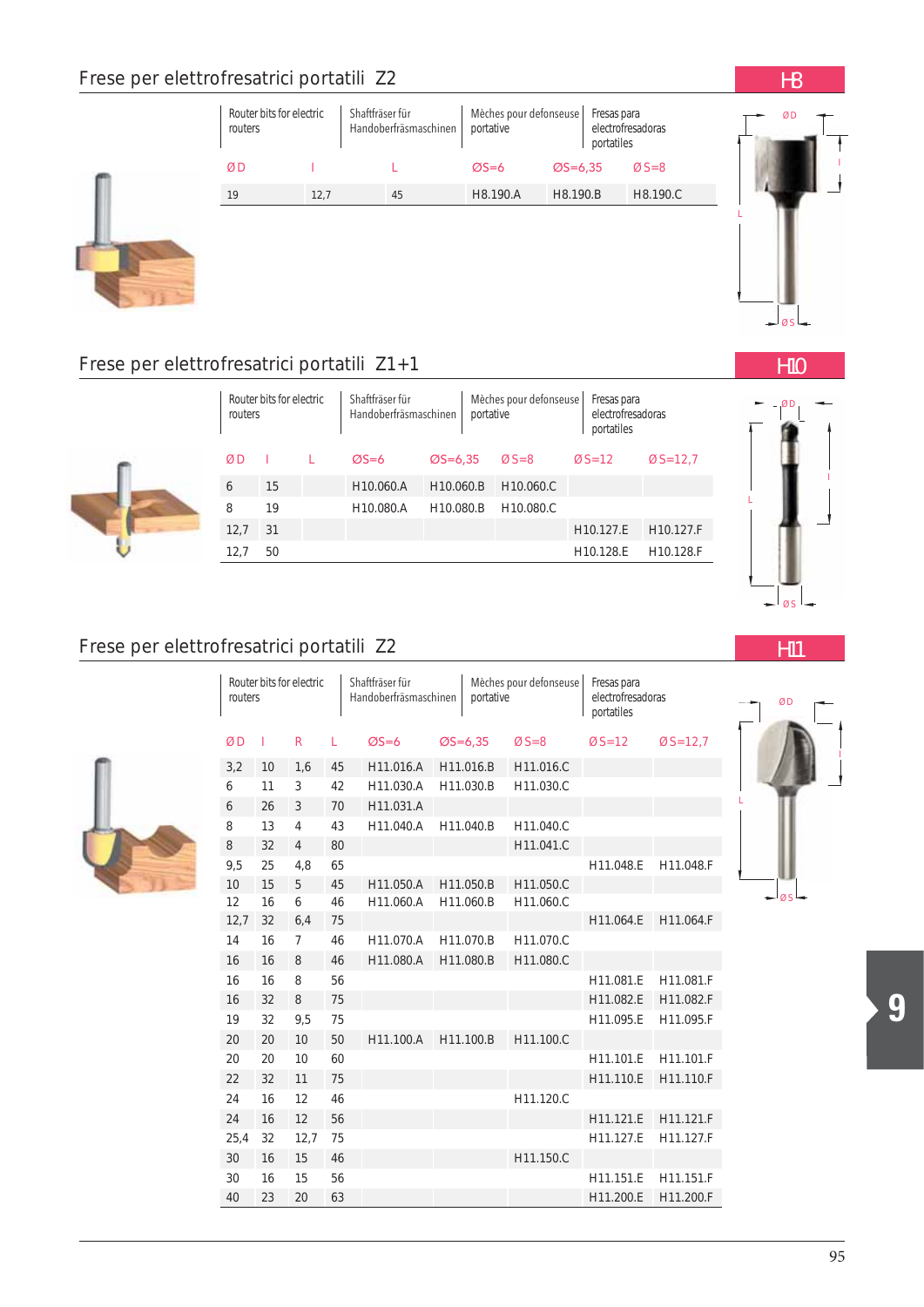

| routers | Router bits for electric |                 | Shaftfräser für<br>Handoberfräsmaschinen |             | portative | Mèches pour defonseuse | Fresas para<br>electrofresadoras<br>portatiles |             |  |
|---------|--------------------------|-----------------|------------------------------------------|-------------|-----------|------------------------|------------------------------------------------|-------------|--|
| ØD      |                          | $\mathsf{R}$    | $\mathcal{O}S = 6$                       | $ØS = 6.35$ |           | $OS=8$                 | $QS=12$                                        | $QS = 12,7$ |  |
| 12      | 10                       | 3               | H13.030.A                                | H13.030.B   |           | H13.030.C              |                                                |             |  |
| 14      | 10                       | $\overline{4}$  | H13.040.A                                | H13.040.B   |           | H13.040.C              |                                                |             |  |
| 16      | 10                       | 5               | H13.050.A                                | H13.050.B   |           | H13.050.C              |                                                |             |  |
| 18      | 12                       | 6               | H13.060.A                                | H13.060.B   |           | H13.060.C              | H13.060.E                                      |             |  |
| 24      | 12                       | 6               |                                          |             |           |                        | H13.061.E                                      |             |  |
| 22      | 12                       | 8               | H13.080.A                                | H13.080.B   |           | H13.080.C              | H13.080.E                                      |             |  |
| 28      | 12                       | 8               |                                          |             |           |                        | H13.081.E                                      |             |  |
| 26      | 14                       | 10 <sup>°</sup> | H13.100.A                                |             |           | H13.100.C              | H13.100.E                                      |             |  |
| 32      | 14                       | 10              |                                          |             |           |                        | H13.101.E                                      |             |  |
| 30      | 19                       | 12              |                                          |             |           | H13.120.C              | H13.120.E                                      |             |  |
| 36      | 19                       | 12              |                                          |             |           |                        | H13.121.E                                      |             |  |
| 42      | 21                       | 15              |                                          |             |           |                        | H13.150.E                                      |             |  |
| 52      | 26                       | 20              |                                          |             |           |                        | H13.200.E                                      | H13.200.F   |  |
| 63      | 32                       | 25              |                                          |             |           |                        | H13.250.E                                      | H13.250.F   |  |

H13/01

# ØD Ød ØS L R

#### Frese per elettrofresatrici portatili Z2

| routers | Router bits for electric |    | Shaftfräser für<br>Handoberfräsmaschinen |    | Mèches pour defonseuse<br>portative | Fresas para<br>electrofresadoras<br>portatiles |
|---------|--------------------------|----|------------------------------------------|----|-------------------------------------|------------------------------------------------|
|         | Ød                       |    | R                                        |    | $\mathcal{O}S = 6$                  | $QS = 8$                                       |
| 8       | $\mathcal{P}$            | 10 | 3                                        | 50 | H13/01.030.A                        | H13/01.030.C                                   |
| 10      | $\mathcal{D}$            | 10 | 4                                        | 50 | H13/01.040.A                        | H13/01.040.C                                   |
| 12      | $\mathcal{P}$            | 10 | 5                                        | 50 | H13/01.050.A                        | H13/01.050.C                                   |
|         |                          |    |                                          |    |                                     |                                                |



H15

ØD

ØS

#### Frese per elettrofresatrici portatili Z2



H13

L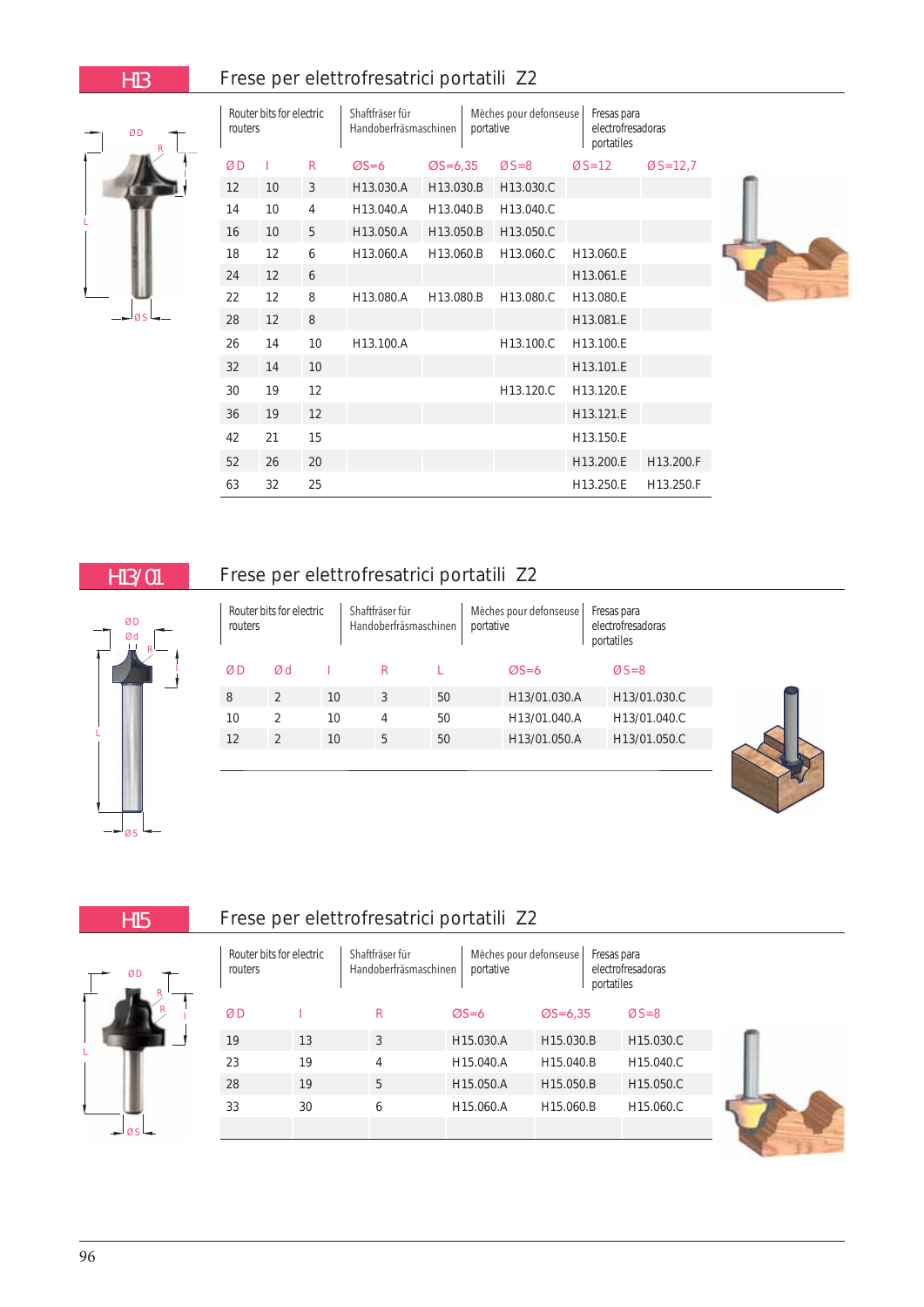| routers | Router bits for electric |                 | Shaftfräser für<br>Handoberfräsmaschinen |                        | portative | Mèches pour defonseuse | Fresas para<br>electrofresadoras<br>portatiles |                        |
|---------|--------------------------|-----------------|------------------------------------------|------------------------|-----------|------------------------|------------------------------------------------|------------------------|
| ØD      | ı                        | R               | $\mathcal{O}S = 6$                       | $ØS = 6.35$            |           | $QS = 8$               | $QS=12$                                        | $QS = 12.7$            |
| 19      | 12                       | 3               | H18.030.A                                | H <sub>18.030</sub> .B |           | H <sub>18.030</sub> .C | H18.030.F                                      | H18.030.F              |
| 22      | 16                       | $\overline{4}$  | H18.040.A                                | H18.040.B              |           | H <sub>18</sub> .040.C | H18.040.F                                      | H18.040.F              |
| 25      | 19                       | 5               | H18.050.A                                | H <sub>18.050</sub> .B |           | H <sub>18.050</sub> .C | H18.050.F                                      | H18.050.F              |
| 27      | 22                       | 6               | H18.060.A                                | H18.060.B              |           | H18.060.C              | H18.060.F                                      | H18.060.F              |
| 31      | 25                       | 8               | H18.080.A                                | H18.080.B              |           | H18.080.C              | H18.080.F                                      | H18.080.F              |
| 35      | 30                       | 10 <sup>2</sup> | H <sub>18.100</sub> .A                   | H <sub>18.100</sub> .B |           | H <sub>18.100</sub> .C | H <sub>18.100</sub> F                          | H18.100.F              |
| 39      | 34                       | 12              |                                          |                        |           |                        | H18.120.F                                      | H <sub>18.120</sub> .F |
| 45      | 42                       | 15              |                                          |                        |           |                        | H18.150.F                                      | H <sub>18.150</sub> F  |

# Frese per elettrofresatrici portatili



| routers | Router bits for electric |              | Shaftfräser für<br>Handoberfräsmaschinen | Mèches pour defonseuse<br>portative | Fresas para<br>electrofresadoras<br>portatiles |       |
|---------|--------------------------|--------------|------------------------------------------|-------------------------------------|------------------------------------------------|-------|
| ØD      |                          | $\mathsf{R}$ |                                          | $\mathcal{O}S = 6$                  | $QS = 8$                                       |       |
|         |                          |              |                                          | H19.060.A                           | H19.060.C                                      |       |
|         |                          |              |                                          |                                     |                                                |       |
| 626 ZZ  |                          |              |                                          |                                     |                                                | — ⊿ ⊘ |

# Frese per elettrofresatrici portatili

| Router bits for electric<br>routers |    | Shaftfräser für | Handoberfräsmaschinen | Mèches pour defonseuse<br>portative | Fresas para<br>electrofresadoras<br>portatiles |  |
|-------------------------------------|----|-----------------|-----------------------|-------------------------------------|------------------------------------------------|--|
| ØD                                  | Ød |                 | B                     | <b>Part Number</b>                  |                                                |  |
| 47,6                                | 6  |                 | 1,5                   | H21.015.A                           |                                                |  |
| 47,6                                | 6  |                 | 1,8                   | H21.018.A                           |                                                |  |
| 47,6                                | 6  |                 | $\mathcal{P}$         | H21.020.A                           |                                                |  |
| 47,6                                | 6  |                 | 2,2                   | H21.022.A                           |                                                |  |
| 47,6                                | 6  |                 | 2,5                   | H21.025.A                           |                                                |  |
| 47,6                                | 6  |                 | 2,8                   | H21.028.A                           |                                                |  |
| 47,6                                | 6  |                 | 3                     | H21.030.A                           |                                                |  |
| 47,6                                | 6  |                 | 3,2                   | H21.032.A                           |                                                |  |
| 47,6                                | 6  |                 | 3,5                   | H21.035.A                           |                                                |  |
| 47,6                                | 6  |                 | $\overline{4}$        | H <sub>21.040</sub> .A              |                                                |  |
| 47,6                                | 6  |                 | 5                     | H21.050.A                           |                                                |  |
| 47,6                                | 6  |                 | 6                     | H21.060.A                           |                                                |  |



H<sub>19</sub>

 $H21$ 



 $\alpha$ n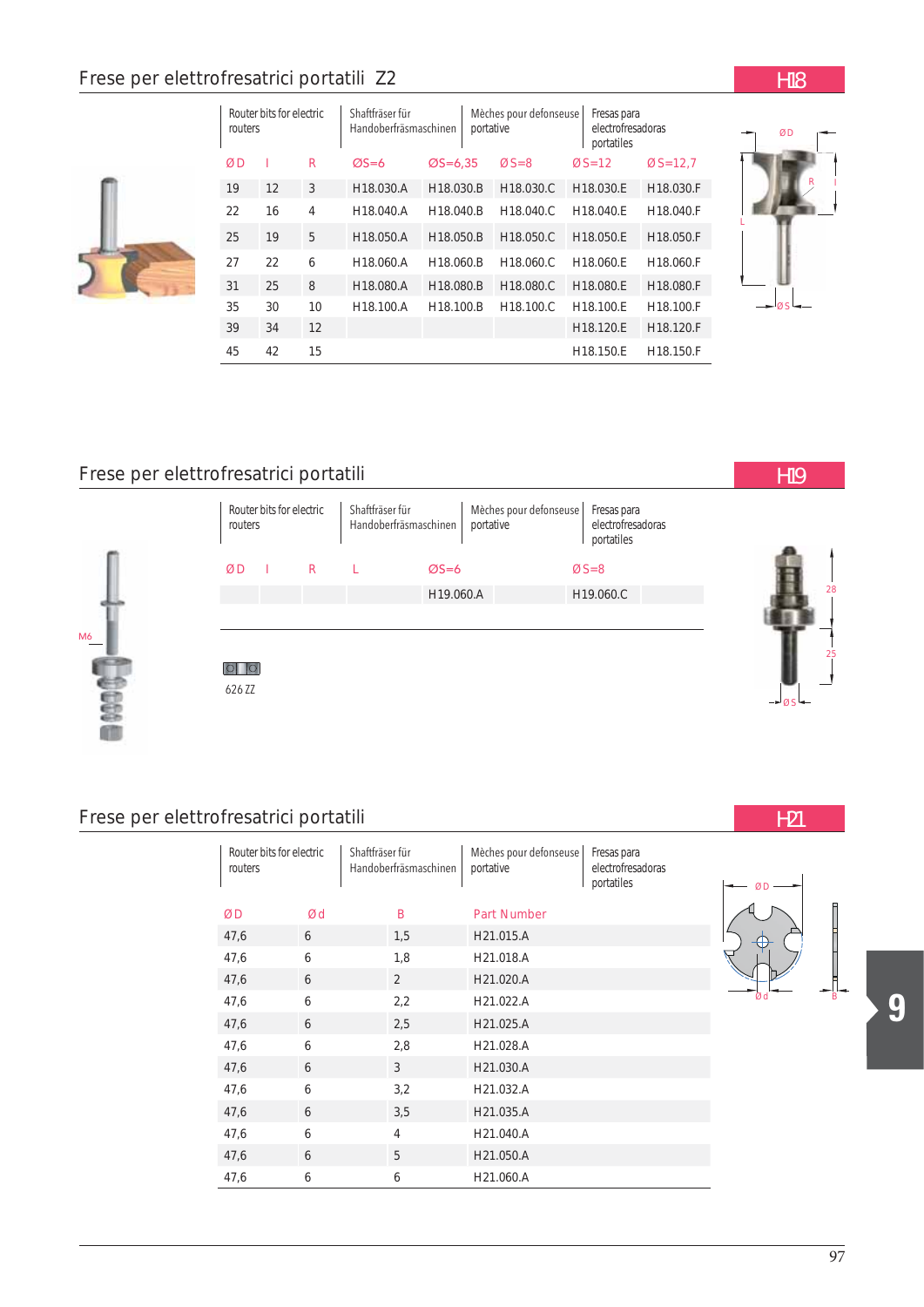# $H22$



| Router bits for electric<br>routers |    | Shaftfräser für | Handoberfräsmaschinen | Mèches pour defonseuse<br>portative | Fresas para<br>electrofresadoras<br>portatiles |
|-------------------------------------|----|-----------------|-----------------------|-------------------------------------|------------------------------------------------|
| ØD                                  | Ød |                 | B                     | <b>Part Number</b>                  |                                                |
| 40                                  | 6  |                 | 1,5                   | H22.015.A                           |                                                |
| 40                                  | 6  |                 | 1,8                   | H22.018.A                           |                                                |
| 40                                  | 6  |                 | $\mathcal{P}$         | H22.020.A                           |                                                |
| 40                                  | 6  |                 | 2,2                   | H22.022.A                           |                                                |
| 40                                  | 6  |                 | 2,5                   | H22.025.A                           |                                                |
| 40                                  | 6  |                 | 2,8                   | H22.028.A                           |                                                |
| 40                                  | 6  |                 | 3                     | H22.030.A                           |                                                |
| 40                                  | 6  |                 | 3,2                   | H22.032.A                           |                                                |
| 40                                  | 6  |                 | 3,5                   | H22.035.A                           |                                                |
| 40                                  | 6  |                 | 4                     | H22.040.A                           |                                                |
| 40                                  | 6  |                 | 5                     | H22.050.A                           |                                                |
| 40                                  | 6  |                 | 6                     | H22.060.A                           |                                                |

H<sub>23</sub>

# Frese per elettrofresatrici portatili Z2 tar bits for alactric | Shaftfräser für | Màches



| routers | Router bits for electric |     | Shaftfräser für<br>Handoberfräsmaschinen |                        | Mèches pour defonseuse<br>portative |                        |  | Fresas para<br>electrofresadoras<br>portatiles |           |  |
|---------|--------------------------|-----|------------------------------------------|------------------------|-------------------------------------|------------------------|--|------------------------------------------------|-----------|--|
| ØD      | ı                        | L   | $\mathcal{O}S = 6$                       | $ØS = 6,35$            |                                     | $OS=8$                 |  | $QS=12$                                        | $OS=12,7$ |  |
| 9,5     | 12,7                     | 55  | H23.095.A                                | H23.095.B              |                                     | H23.095.C              |  |                                                |           |  |
| 9,5     | 25,4                     | 68  | H23.096.A                                | H23.096.B              |                                     | H23.096.C              |  |                                                |           |  |
| 12,7    | 12,7                     | 57  | H23.127.A                                | H23.127.B              |                                     | H23.127.C              |  |                                                |           |  |
| 12,7    | 25,4                     | 67  | H23.128.A                                | H23.128.B              |                                     | H23.128.C              |  |                                                |           |  |
| 12,7    | 25,4                     | 75  |                                          |                        |                                     |                        |  | H23.127.E                                      | H23.127.F |  |
| 12,7    | 38                       | 90  |                                          |                        |                                     |                        |  | H23.128.E                                      | H23.128.F |  |
| 12,7    | 50,8                     | 103 |                                          |                        |                                     |                        |  | H23.129.E                                      | H23.129.F |  |
| 13      | 15                       | 55  | H23.130.A                                | H23.130.B              |                                     | H23.130.C              |  |                                                |           |  |
| 13      | 25                       | 67  | H23.133.A                                |                        |                                     |                        |  |                                                |           |  |
| 13      | 30                       | 70  | H <sub>23.131</sub> .A                   | H <sub>23</sub> .131.B |                                     | H <sub>23.131</sub> .C |  |                                                |           |  |
| 13      | 40                       | 80  |                                          |                        |                                     | H23.132.C              |  |                                                |           |  |
| 16      | 15                       | 55  | H23.160.A                                | H23.160.B              |                                     |                        |  |                                                |           |  |
| 19      | 15                       | 57  | H23.190.A                                | H23.190.B              |                                     | H23.190.C              |  |                                                |           |  |
| 19      | 25                       | 63  | H23.191.A                                | H23.191.B              |                                     | H23.191.C              |  |                                                |           |  |
| 19      | 40                       | 82  |                                          |                        |                                     | H23.192.C              |  |                                                |           |  |
| 19      | 25                       | 75  |                                          |                        |                                     |                        |  | H23.193.E                                      | H23.193.F |  |
| 19      | 40                       | 90  |                                          |                        |                                     |                        |  | H23.194.E                                      | H23.194.F |  |
| 19      | 50,8                     | 104 |                                          |                        |                                     |                        |  | H23.195.E                                      | H23.195.F |  |



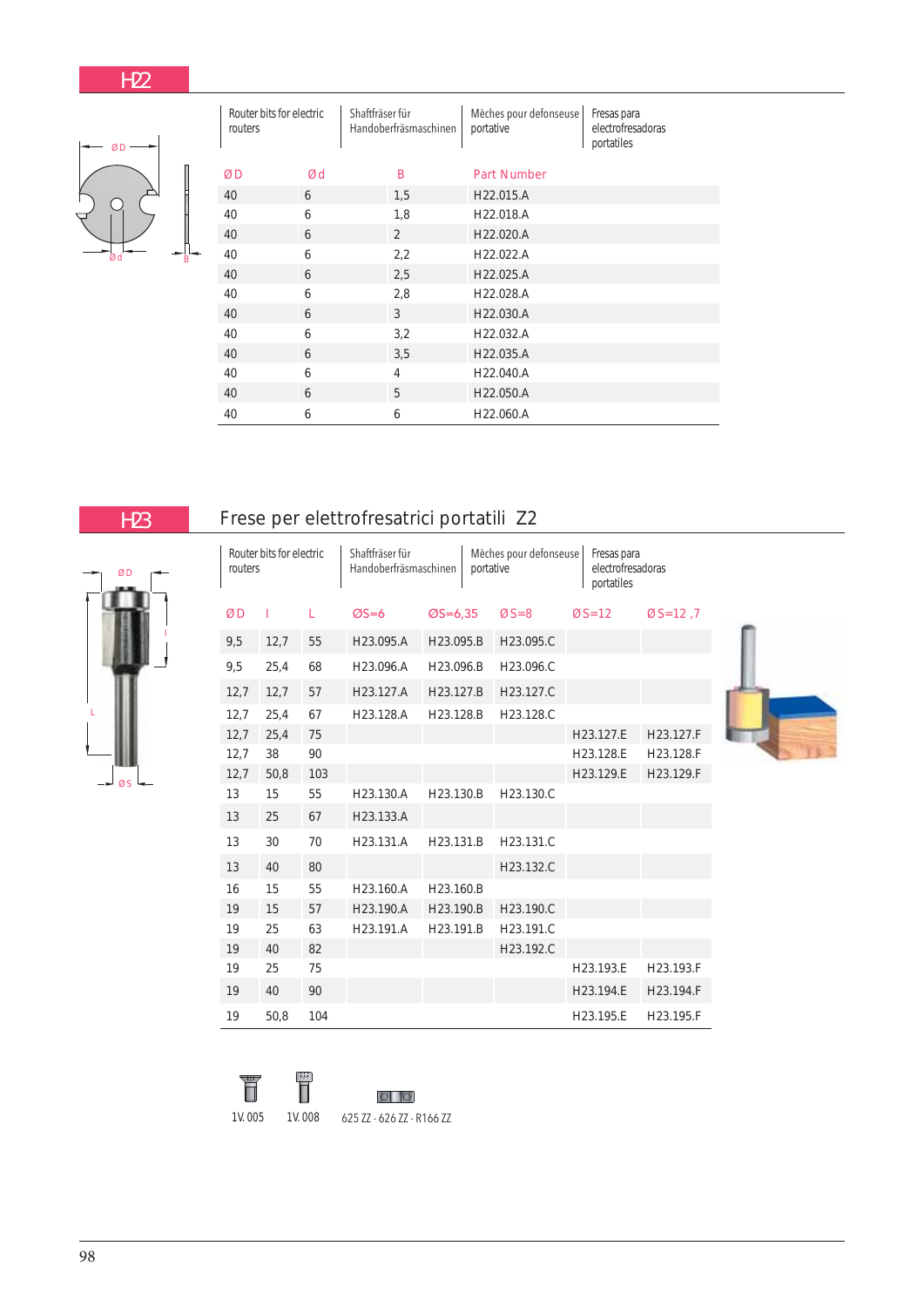| routers      | Router bits for electric |    | Shaftfräser für<br>Handoberfräsmaschinen |                        | portative | Mèches pour defonseuse | Fresas para<br>electrofresadoras<br>portatiles |             |  |
|--------------|--------------------------|----|------------------------------------------|------------------------|-----------|------------------------|------------------------------------------------|-------------|--|
| ØD           | ı                        | A  | L                                        | $\emptyset$ S=6        |           | $QS = 8$               | $QS=12$                                        | $OS = 12.7$ |  |
| $15^\circ$   | 19                       | 12 |                                          | H <sub>24.150</sub> .A |           | H <sub>24.150.C</sub>  |                                                |             |  |
| $15^\circ$   | 24,5                     | 22 |                                          |                        |           |                        | H24.151.E                                      | H24.151.F   |  |
| $22.5^\circ$ | 31                       | 22 |                                          |                        |           |                        | H24.225.E                                      | H24.225.F   |  |
| 25°          | 23                       | 11 |                                          | H24.251.A              |           | H24.251.C              |                                                |             |  |
| $30^\circ$   | 15                       | 10 |                                          | H24.300.A              |           | H24.300.C              |                                                |             |  |
| $30^\circ$   | 38,5                     | 22 |                                          |                        |           |                        | H24.301.E                                      | H24.301.F   |  |
| $45^{\circ}$ | 32                       | 10 |                                          | H <sub>24</sub> .450.A |           | H <sub>24</sub> .450.C |                                                |             |  |
| 45°          | 39                       | 13 |                                          | H <sub>24</sub> .451.A |           | H24.451.C              |                                                |             |  |
| $45^{\circ}$ | 45                       | 18 |                                          |                        |           |                        | H24.452.E                                      | H24.452.F   |  |
| $45^{\circ}$ | 53                       | 20 |                                          |                        |           |                        | H24.453.E                                      | H24.453.F   |  |
| $45^{\circ}$ | 65                       | 26 |                                          |                        |           |                        | H24.454.E                                      | H24.454.F   |  |
|              |                          |    |                                          |                        |           |                        |                                                |             |  |



 $\mathbb{R}$  $|O|$   $|O|$ 

624 ZZ 1V. 008

#### Frese per elettrofresatrici portatili Z2



#### Frese per elettrofresatrici portatili Z2

Router bits for electric Shaftfräser für Mèches pour defonseuse Fresas para ØD Handoberfräsmaschinen portative electrofresadoras routers portatiles ØD I R ØS=6 ØS=6,35 ØS=8 ØS=12 ØS=12,7 26 12 4 H26.040.A H26.040.B H26.040.C H26.040.E H26.040.F 28,5 11 4,8 H26.048.A H26.048.B H26.048.C H26.048.E H26.048.F L 35 10 6,4 H26.064.A H26.064.B H26.064.C H26.064.E H26.064.F ¦...<br>∏  $\circ$   $\circ$ ØS 1V. 005 1V. 008 624 ZZ - 626 ZZ - R166 ZZ



H25

R R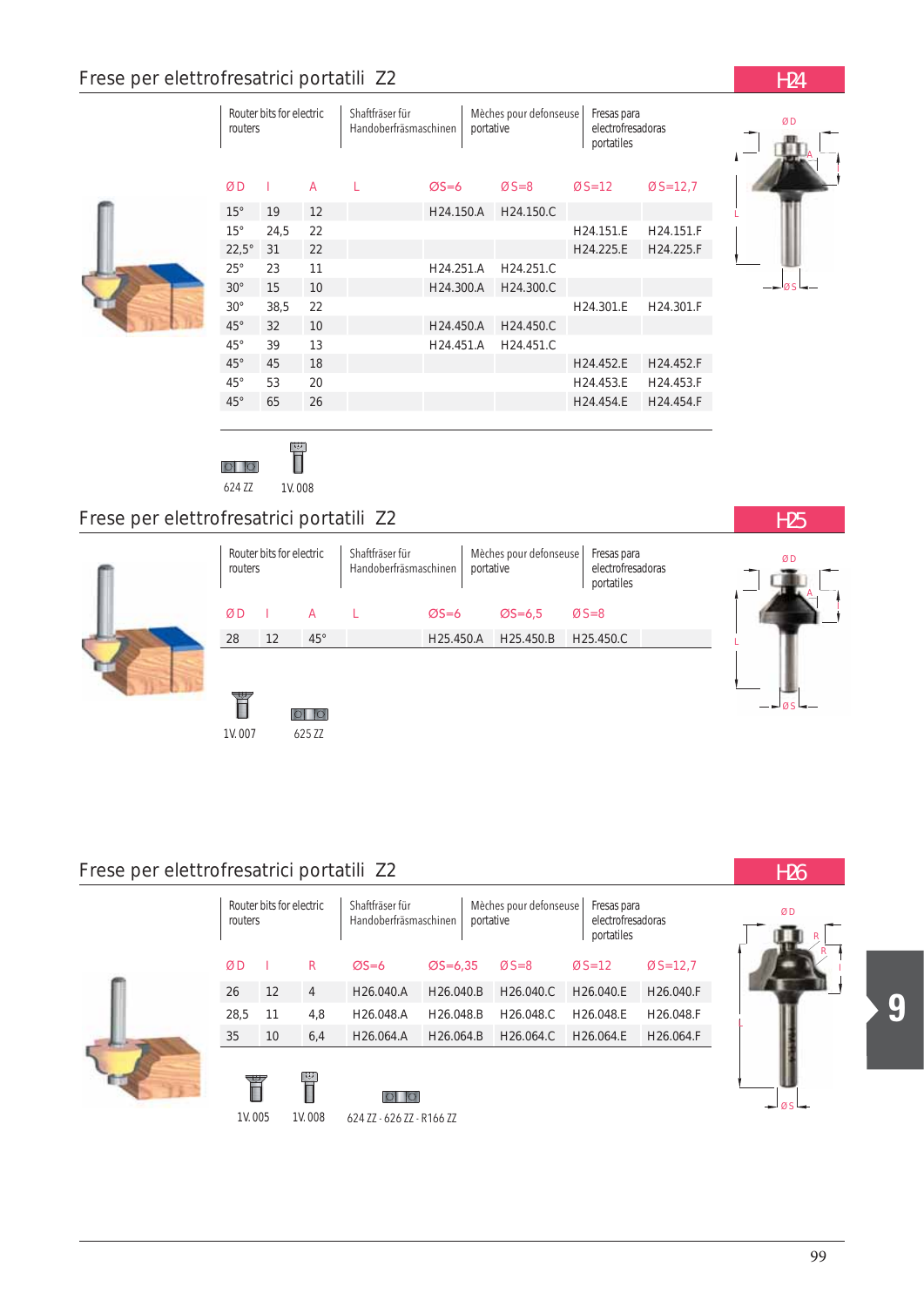$\varnothing$ S=6

H28.016.A

H28.020.A

H28.030.A

H28.050.A

H28.060.A

H28.080.A

H28.100.A

H28.120.A

Shaftfräser für

Handoberfräsmaschinen

Mèches pour defonseuse

 $QS = 8$ 

H28.016.C

H28.020.C

H28.030.C

H28.060.C

H28.080.C

H28.100.C

H28.120.C

H28.150.C

H28.200.C

portative

 $ØS = 6,35$ 

H28.016.B

H28.020.B

H28.030.B

H28.032.B

H28.040.A H28.040.B H28.040.C

H28.048.B

H28.060.B

H28.063.B

H28.080.B

H28.095.B

H28.100.B

H28.120.B

H28.050.B H28.050.C

Fresas para

portatiles

 $\varnothing$ S=12

H28.060.E

H28.080.E

H28.095.E

H28.100.E

H28.127.E

H28.120.E

H28.150.E

H28.160.E

H28.190.E

H28.200.E

H28.220.E

H28.250.E

H28.254.E

electrofresadoras

 $QS = 12,7$ 

H28.063.F

H28.095.F

H28.127.F

H28.160.F

H28.190.F

H28.220.F

H28.254.F

Router bits for electric

Ť

10

 $10$ 

 $10$ 

10

 $10$ 

 $10$ 

 $10$ 

 $12$ 

 $12,7$ 

 $12$ 

15

15

20

19

21

23

26

26

28

32

32

 $\overline{R}$ 

 $1,6$ 

 $\overline{2}$ 

 $\sqrt{3}$ 

 $3,2$ 

 $\overline{4}$ 

 $4,8$ 

 $5\,$ 

6

 $\, 8$ 

 $9,5$ 

10

 $12,7$ 

 $12$ 

15

16

19

20

22

25

 $25,4$ 

6,35

routers

ØD

17

18

19

19

21

22

23

25

26

29

32

33

38

37

43

45

51

53

57

63

63





 $\overline{O}$   $\overline{O}$ 624 ZZ - 626 ZZ - R166 ZZ

**H29** 

ØD

#### Frese per elettrofresatrici portatili Z2

|           | routers | Router bits for electric |                | Shaftfräser für<br>Handoberfräsmaschinen |             | portative | Mèches pour defonseuse | Fresas para<br>electrofresadoras<br>portatiles |           |
|-----------|---------|--------------------------|----------------|------------------------------------------|-------------|-----------|------------------------|------------------------------------------------|-----------|
|           | ØD      |                          | $\mathsf{R}$   | $\mathcal{O}S = 6$                       | $ØS = 6,35$ |           | $QS = 8$               | $QS=12$                                        | $OS=12,7$ |
|           | 17      | 10                       | 1,6            | H29.016.A                                | H29.016.B   |           | H29.016.C              |                                                |           |
|           | 18      | 10                       | 2              | H29.020.A                                | H29.020.B   |           | H29.020.C              |                                                |           |
|           | 19      | 10                       | 3              | H29.030.A                                | H29.030.B   |           | H29.030.C              |                                                |           |
|           | 19      | 10                       | 3,2            |                                          | H29.032.B   |           |                        |                                                |           |
|           | 21      | 10                       | $\overline{4}$ | H <sub>29.040</sub> .A                   | H29.040.B   |           | H29.040.C              |                                                |           |
|           | 22      | 10                       | 4,8            |                                          | H29.048.B   |           |                        |                                                |           |
|           | 23      | 10                       | 5              | H29.050.A                                | H29.050.B   |           | H29.050.C              |                                                |           |
|           | 25      | 12                       | 6              | H29.060.A                                | H29.060.B   |           | H29.060.C              | H29.060.E                                      |           |
|           | 26      | 12,7                     | 6,35           |                                          | H29.063.B   |           |                        |                                                | H29.063.F |
|           | 29      | 12                       | 8              | H29.080.A                                | H29.080.B   |           | H29.080.C              | H29.080.E                                      |           |
|           | 32      | 15                       | 9,5            |                                          | H29.095.B   |           |                        | H29.095.E                                      | H29.095.F |
|           | 33      | 15                       | 10             | H29.100.A                                | H29.100.B   |           | H <sub>29.100</sub> .C | H29.100.E                                      |           |
|           | 38      | 20                       | 12,7           |                                          |             |           |                        | H29.127.E                                      | H29.127.F |
|           | 37      | 19                       | 12             | H29.120.A                                | H29.120.B   |           | H29.120.C              | H29.120.E                                      |           |
|           | 43      | 21                       | 15             |                                          |             |           | H29.150.C              | H28.150.E                                      |           |
|           | 45      | 23                       | 16             |                                          |             |           |                        | H29.160.E                                      | H29.160.F |
|           | 51      | 26                       | 19             |                                          |             |           |                        | H29.190.E                                      | H29.190.F |
|           | 53      | 26                       | 20             |                                          |             |           | H29.200.C              | H29.200.E                                      |           |
|           | 57      | 28                       | 22             |                                          |             |           |                        | H29.220.E                                      | H29.220.F |
| $\circ$ 0 | 63      | 32                       | 25             |                                          |             |           |                        | H29.250.E                                      |           |
| 625 ZZ    | 63      | 32                       | 25,4           |                                          |             |           |                        | H29.254.E                                      | H29.254.F |

**H28** 

Ť 1V.007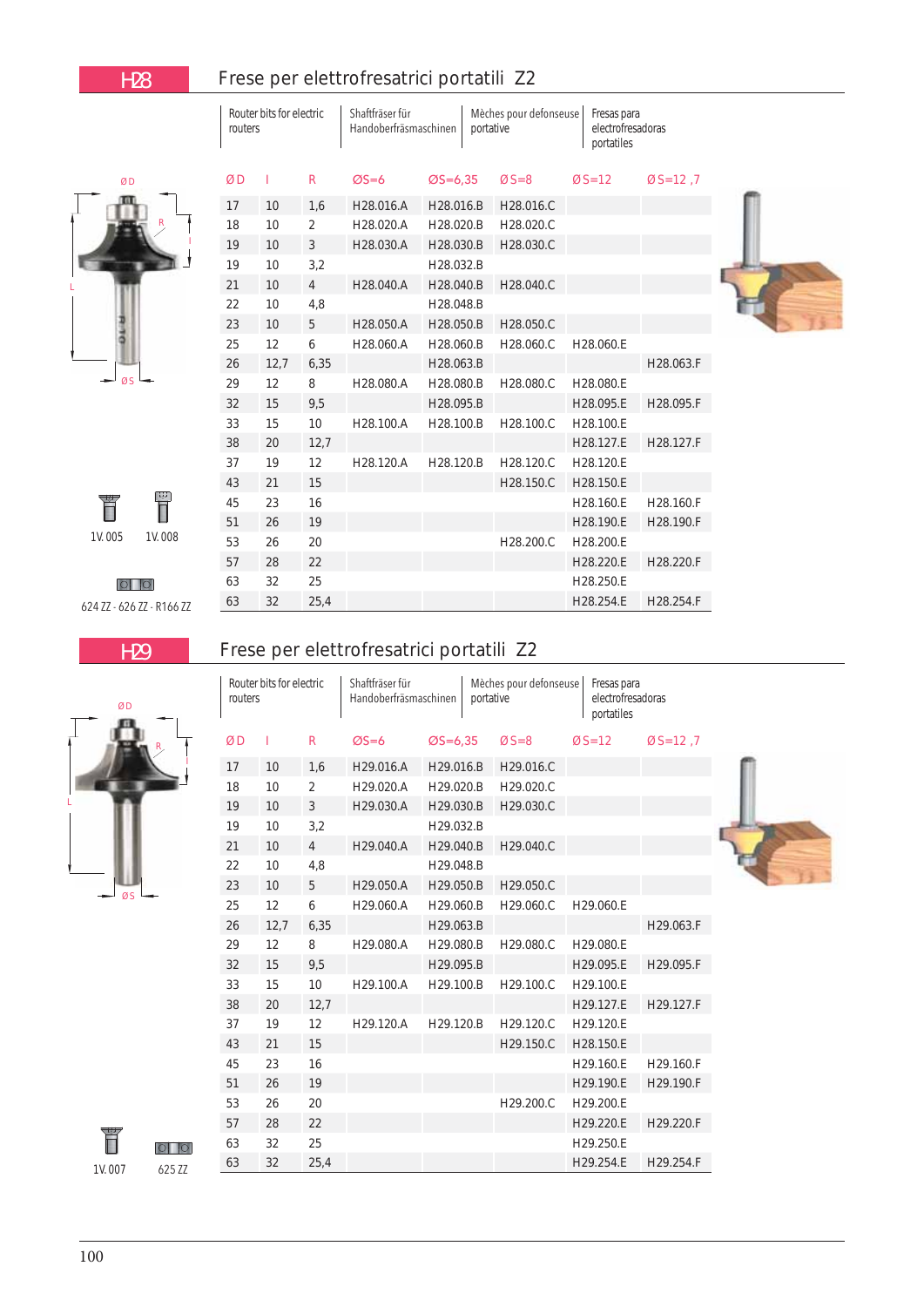#### 101

**9**

# Frese per elettrofresatrici portatili Z2

routers

Router bits for electric

| ×                      |                         |  |
|------------------------|-------------------------|--|
| <b>The Second</b><br>æ | the control of the con- |  |
|                        |                         |  |

### Frese per elettrofresatrici portatili Z2

routers

Router bits for electric

# 31,7 12 9,5 H33.095.B H33.095.F 33 12 10 H33.100.A H33.100.C H33.100.E 37 16 12 H33.120.A H33.120.C H33.120.E 38,1 15,5 12,7 H33.127.B H33.127.F 43 17 15 H33.150.E 53 23 20 H33.200.E

# Frese per elettrofresatrici portatili Z2

| Router bits for electric<br>routers |    |    | Shaftfräser für<br>Handoberfräsmaschinen | portative   | Mèches pour defonseuse | Fresas para<br>electrofresadoras<br>portatiles |  |         |             |
|-------------------------------------|----|----|------------------------------------------|-------------|------------------------|------------------------------------------------|--|---------|-------------|
| ØD                                  |    | R  | $\mathcal{O}S = 6$                       | $ØS = 6,35$ |                        | $OS=8$                                         |  | $QS=12$ | $OS = 12.7$ |
| 25                                  | 12 | 10 | H34.100.A                                |             |                        | H34.100.C                                      |  |         |             |
|                                     |    |    |                                          |             |                        |                                                |  |         |             |
|                                     |    |    |                                          |             |                        |                                                |  |         |             |

ØD I R ØS=6 ØS=6,35 ØS=8 ØS=12 ØS=12,7 29 13 4 H30.040.A H30.040.B H30.040.C H30.040.E H30.040.F 38 18 6,35 H30.063.A H30.063.B H30.063.C H30.063.E H30.063.F

ØD I R ØS=6 ØS=6,35 ØS=8 ØS=12 ØS=12,7

portative

22,2 12 4,8 H33.048.B H33.048.F

25,4 12 6,35 H33.063.B H33.063.F

29 12 8 H33.080.A H33.080.C H33.080.E

21 12 4 H33.040.A H33.040.C

Shaftfräser für Handoberfräsmaschinen

23 12 5 H33.050.A H33.050.C 25 12 6 H33.060.A H33.060.C

portative

Mèches pour defonseuse

Mèches pour defonseuse

Ť

Fresas para electrofresadoras portatiles

Fresas para electrofresadoras portatiles

1V. 005 1V. 008 624 ZZ - 626 ZZ - R166 ZZ

 $|O||O|$ 

 $\mathbb{F}$ 

Shaftfräser für Handoberfräsmaschinen



 $\log$ 





H34





 $\alpha$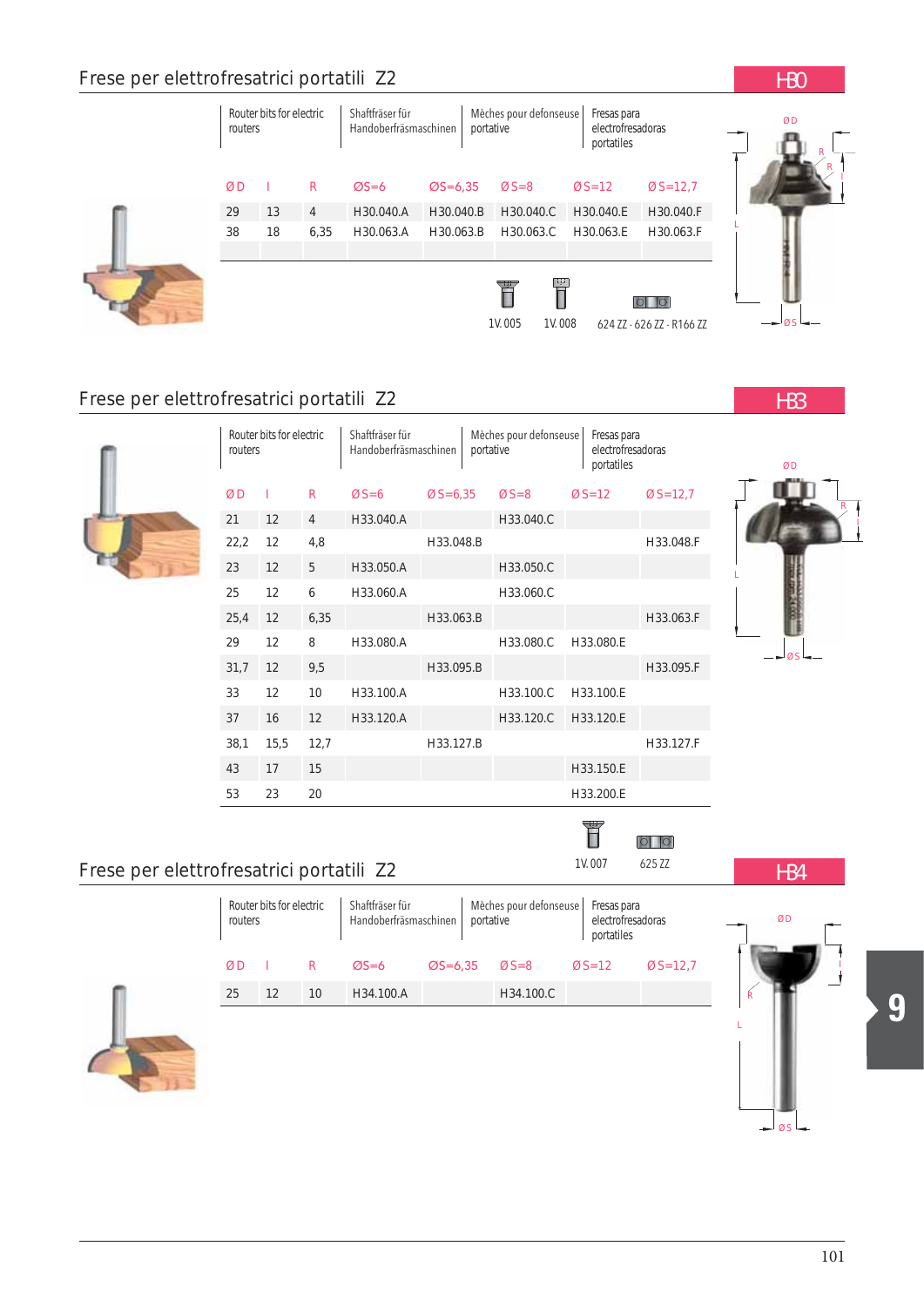



H37



|                                     | Frese per elettrofresatrici portatili Z2 |                |                    |                 |                       |                                     |           |                                                |             |  |  |  |  |
|-------------------------------------|------------------------------------------|----------------|--------------------|-----------------|-----------------------|-------------------------------------|-----------|------------------------------------------------|-------------|--|--|--|--|
| Router bits for electric<br>routers |                                          |                |                    | Shaftfräser für | Handoberfräsmaschinen | Mèches pour defonseuse<br>portative |           | Fresas para<br>electrofresadoras<br>portatiles |             |  |  |  |  |
| ØD                                  |                                          | R              | $\mathcal{O}S = 6$ |                 | $ØS = 6,35$           | $QS = 8$                            | $QS=12$   |                                                | $OS = 12.7$ |  |  |  |  |
| 29                                  | 20                                       | $\overline{4}$ |                    | H37.040.A       | H37.040.B             | H37.040.C                           | H37.040.F |                                                | H37.040.F   |  |  |  |  |
| 37                                  | 20                                       | 6              |                    | H37.060.A       | H37.060.B             | H37.060.C                           | H37.060.E |                                                | H37.060.F   |  |  |  |  |
|                                     | 쁙                                        |                |                    |                 |                       |                                     |           |                                                |             |  |  |  |  |

1V. 008 624 ZZ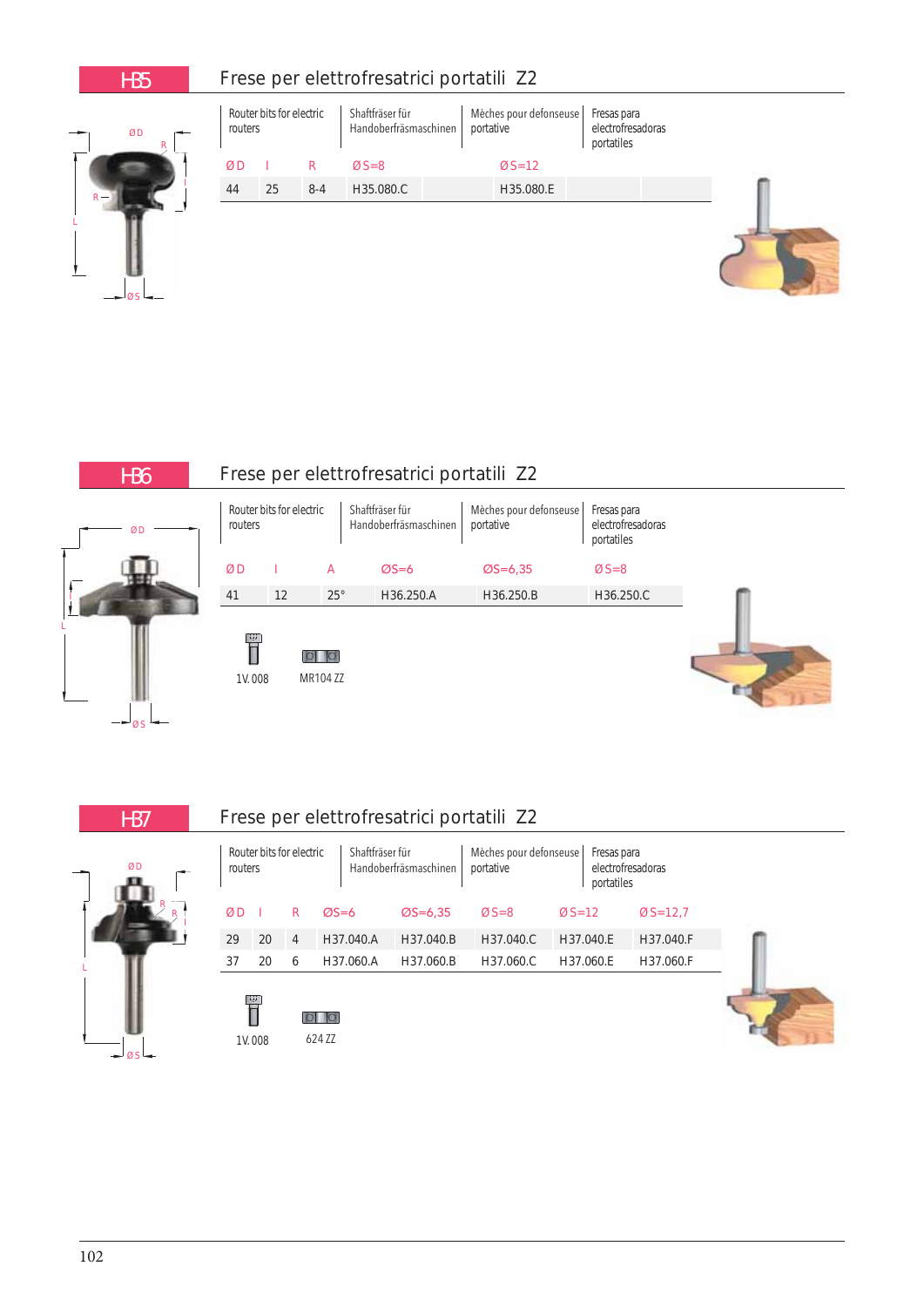

| routers     | Router bits for electric |                | Shaftfräser für<br>Handoberfräsmaschinen |             | portative | Mèches pour defonseuse | Fresas para<br>electrofresadoras<br>portatiles |           |             |
|-------------|--------------------------|----------------|------------------------------------------|-------------|-----------|------------------------|------------------------------------------------|-----------|-------------|
| ØD          |                          | R              | $\mathcal{O}S = 6$                       | $ØS = 6,35$ |           | $OS=8$                 |                                                | $QS=12$   | $QS = 12.7$ |
| 29          | 12                       | $\overline{4}$ | H38.040.A                                | H38.040.B   |           | H38.040.C              |                                                | H38.040.F | H38.040.F   |
| 37          | 18<br>6                  |                | H38.060.A                                | H38.060.B   |           | H38.060.C              |                                                | H38.060.F | H38.060.F   |
| 쁙<br>1V.008 |                          | 624 ZZ         |                                          |             |           |                        |                                                |           |             |



H39

ØD

I

R R

ØS

#### Frese per elettrofresatrici portatili Z2



| routers     | Router bits for electric |                | Shaftfräser für<br>Handoberfräsmaschinen |             | Mèches pour defonseuse<br>portative | Fresas para<br>portatiles | electrofresadoras |  |  |
|-------------|--------------------------|----------------|------------------------------------------|-------------|-------------------------------------|---------------------------|-------------------|--|--|
| ØD          |                          | R              | $\mathcal{O}S = 6$                       | $ØS = 6,35$ | $QS = 8$                            | $QS=12$                   | $QS = 12.7$       |  |  |
| 29          | 12                       | $\overline{4}$ | H39.040.A                                | H39.040.B   | H39.040.C                           | H39.040.F                 | H39.040.F         |  |  |
| 37          | 18<br>6                  |                | H39.060.A                                | H39.060.B   | H39.060.C                           | H39.060.F                 | H39.060.F         |  |  |
| Ë<br>1V.008 |                          | 624 ZZ         |                                          |             |                                     |                           |                   |  |  |

#### Frese per elettrofresatrici portatili Z2



**9**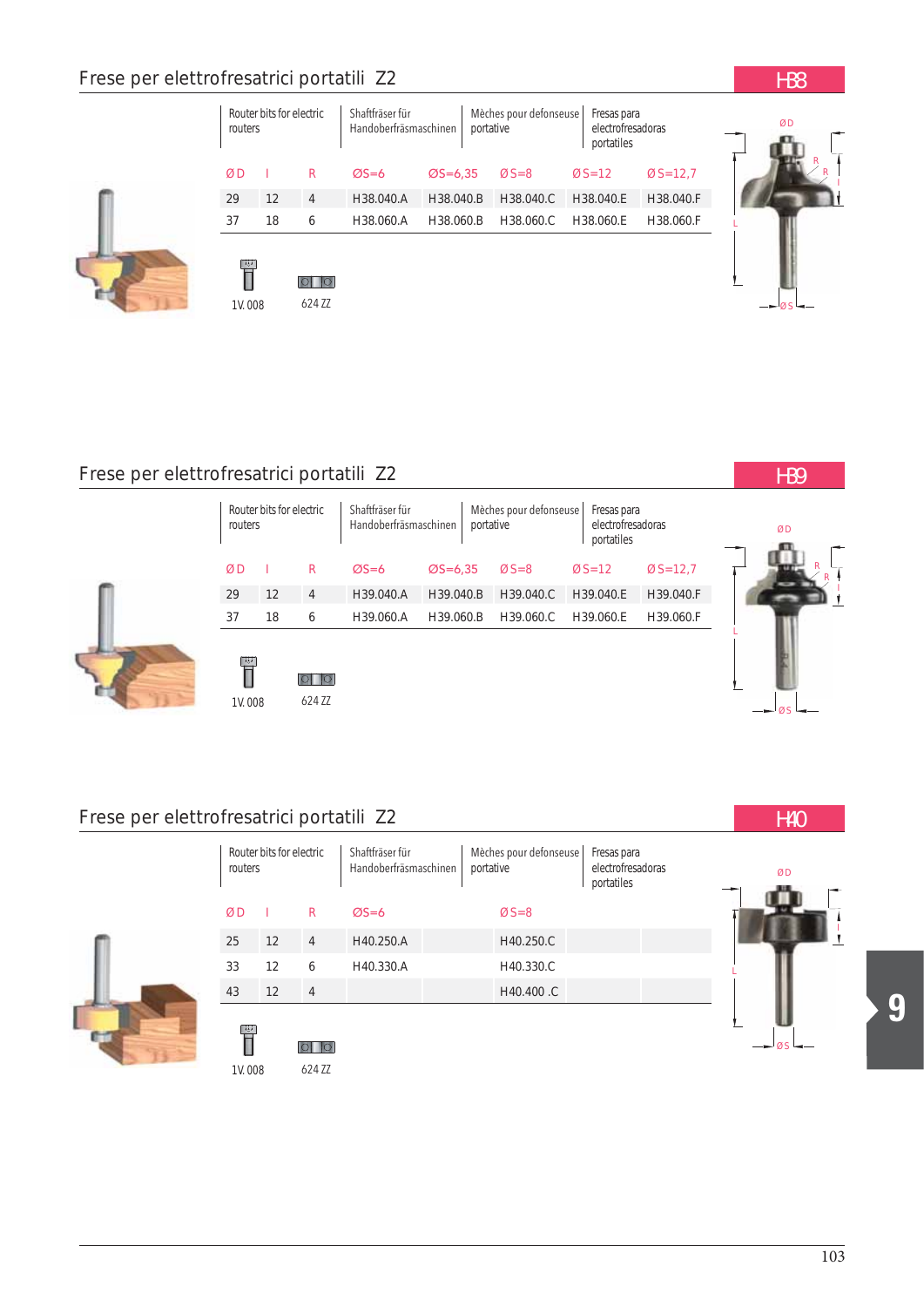#### H41

#### Frese per elettrofresatrici portatili per scanalatura T Z2



| Router bits for electric<br>routers |      |     | Shaftfräser für<br>Handoberfräsmaschinen |    | portative | Mèches pour defonseuse | Fresas para<br>electrofresadoras<br>portatiles |
|-------------------------------------|------|-----|------------------------------------------|----|-----------|------------------------|------------------------------------------------|
| ØD                                  | Ød   |     |                                          |    |           | $\mathcal{O}S = 12$    | $QS = 12.7$                                    |
| 28                                  | 11   | 8.5 | 13.5                                     | 60 |           | H41.280.F              | H41.280.F                                      |
| 30                                  | 9.5  | 8   | 17.5                                     | 60 |           | H41.300 F              | H41.300.F                                      |
| 34.9                                | 12.7 | 9.5 | 22                                       | 63 |           | H41.349.F              | H41.349.F                                      |







A°









|  |  |  | Frese per elettrofresatrici portatili per scanalatura T Z2 |  |
|--|--|--|------------------------------------------------------------|--|
|  |  |  |                                                            |  |

| Router bits for electric<br>routers |  |  | Shaftfräser für                                             |     | Handoberfräsmaschinen |      | Mèches pour defonseuse  <br>portative |                      | Fresas para<br>electrofresadoras<br>portatiles |                     |                     |  |  |
|-------------------------------------|--|--|-------------------------------------------------------------|-----|-----------------------|------|---------------------------------------|----------------------|------------------------------------------------|---------------------|---------------------|--|--|
| ØD                                  |  |  | $\overline{\phantom{a}}$                                    | A B |                       | - L. | $\oslash$ S=6                         | $\varnothing$ S=6.35 | $QS = 8$                                       | $QS=12$             | $QS = 12.7$         |  |  |
| 25.4                                |  |  | $4 \quad 12.7 \quad 9.5 \div 16 \quad 8 \quad 3.2 \quad 54$ |     |                       |      |                                       |                      | H43 254 C                                      | H43.254.F H43.254.F |                     |  |  |
|                                     |  |  | 6 12.7 16 $\div$ 25.4 12 3.2                                |     |                       |      | 44.5 H43.317.A H43.317.B              |                      | H43.317.C                                      |                     |                     |  |  |
| 50.8                                |  |  | $6 \t12.7 \t16 \div 25.4 \t12 \t3.2 \t50.8$                 |     |                       |      |                                       |                      |                                                |                     | H43.508.F H43.508.F |  |  |



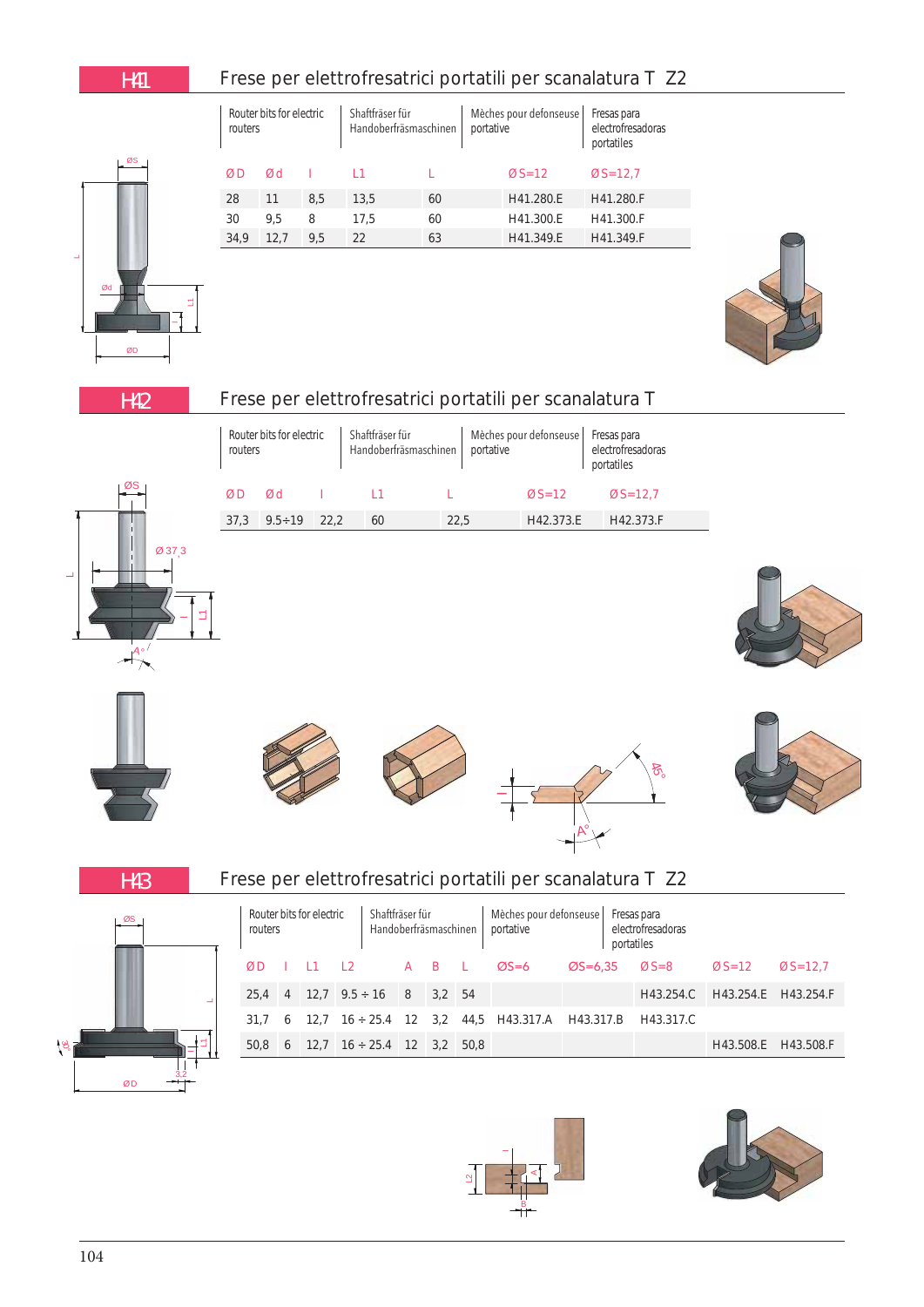#### Frese per elettrofresatrici portatili per scanalatura T Z2



#### Frese per elettrofresatrici portatili per scanalatura T Z2

H45



#### Frese per elettrofresatrici portatili per scanalatura T Z2



**9**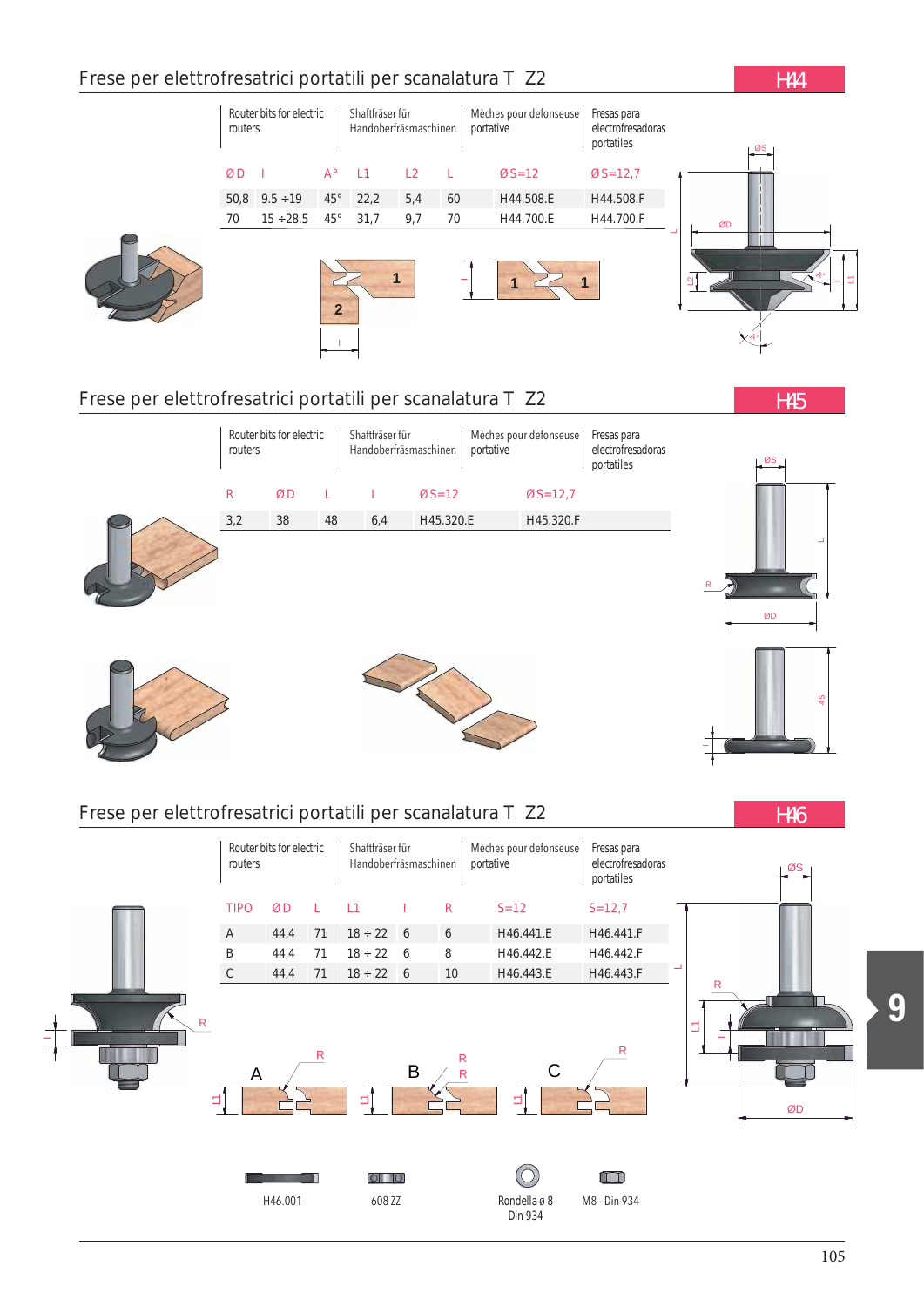

### Frese per elettrofresatrici portatili per scanalatura T Z2

|                | ØS |   | routers      | Router bits for electric |      | Shaftfräser für<br>Handoberfräsmaschinen |           |  | Mèches pour defonseuse<br>portative | Fresas para<br>electrofresadoras<br>portatiles |  |
|----------------|----|---|--------------|--------------------------|------|------------------------------------------|-----------|--|-------------------------------------|------------------------------------------------|--|
|                |    |   | $\mathsf{R}$ | ØD                       |      | L.                                       | $QS = 8$  |  | $QS=12$                             | $QS = 12.7$                                    |  |
|                |    |   | 6,35         | 12,7                     | 11   | 57                                       | H48.063.C |  |                                     |                                                |  |
|                |    |   | 8            | 16                       | 14   | 60                                       | H48.080.C |  | H48.080.E                           | H48.080.F                                      |  |
|                |    |   | 9,5          | 19                       | 17,5 | 63                                       | H48.095.C |  | H48.095.E                           | H48.095.F                                      |  |
|                |    | ᆜ | 12,7         | 25,4                     | 23,5 | 70                                       |           |  | H48.127.E                           | H48.127.F                                      |  |
| $\overline{R}$ | ØD |   |              |                          |      |                                          | $R -$     |  |                                     |                                                |  |